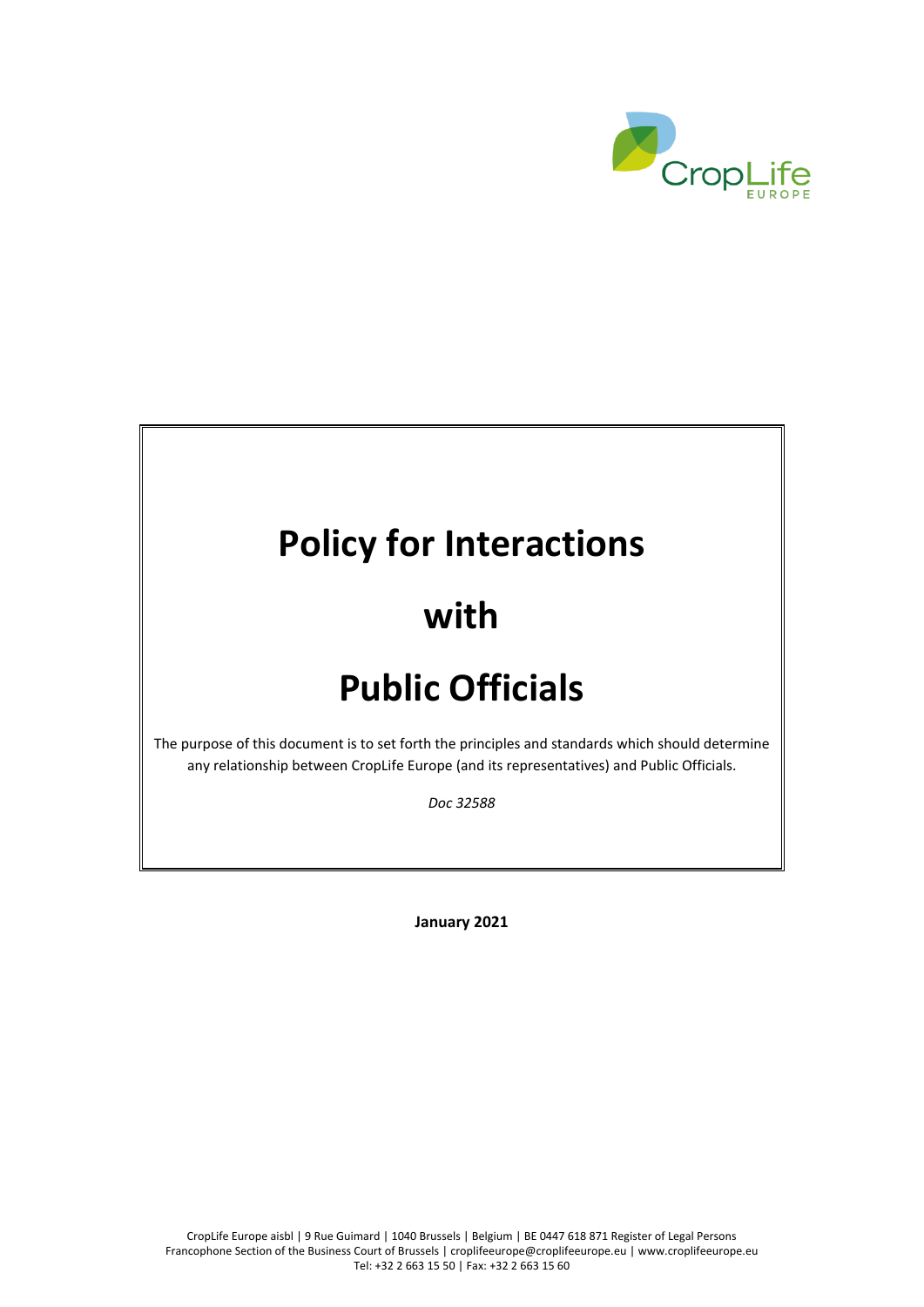## **POSITION AND COMMITMENT**

Public Officials play an important role in society, e.g. by establishing and maintaining the necessary conditions and institutions for economic stability, social cohesion and environmental protection as well as for providing access to agricultural know how. For all these reasons CropLife Europe considers and respects Public Officials as important partners and stakeholders.

CropLife Europe is convinced that a proactive, honest, transparent, responsible and sustainable dialogue and engagement between Public Officials and the Association is a fundamental aspect of good public governance.

CropLife Europe has a vital role to play in the political process by informing and working closely with Public Officials who adopt laws, regulations and policies enabling the best possible and sustainable solutions for the agricultural challenges.

For the reasons mentioned above, CropLife Europe considers a professional engagement and dialogue with Public Officials not as an option, but as an important duty and social responsibility. A professional dialogue and engagement can make a significant contribution to a sustainable process, providing a necessary link between business, policy makers and civil society.

CropLife Europe represents its member companies and member national associations throughout Europe and the European area, upholding the interests of the crop solution industries, including the conventional crop protection, biologicals (derived from nature), agricultural biotechnology and digital & precision agricultural technology sectors.

As such, we have a social responsibility to our members as well as to the public, policymakers and the authorities, and to other sectors of the economy, science and media.

This CropLife Europe Policy applies to the day to day business of CropLife Europe when interacting with Public Officials, providing a clear framework of responsible behaviour aiming to secure future recognition as a credible business partner.

It sets out the aims and lists practices for certain situations. Every employee is responsible for ensuring that his/her action is consistent with the rule of law and adheres to this policy, to preserve the reputation of the Association, our members and the crop solution industries.

CropLife Europe employees, and members and representatives when acting on behalf CropLife Europe, should implement this policy in line with our Values and Principles. The integrity and reliability of our employees are the basis of a successful industry.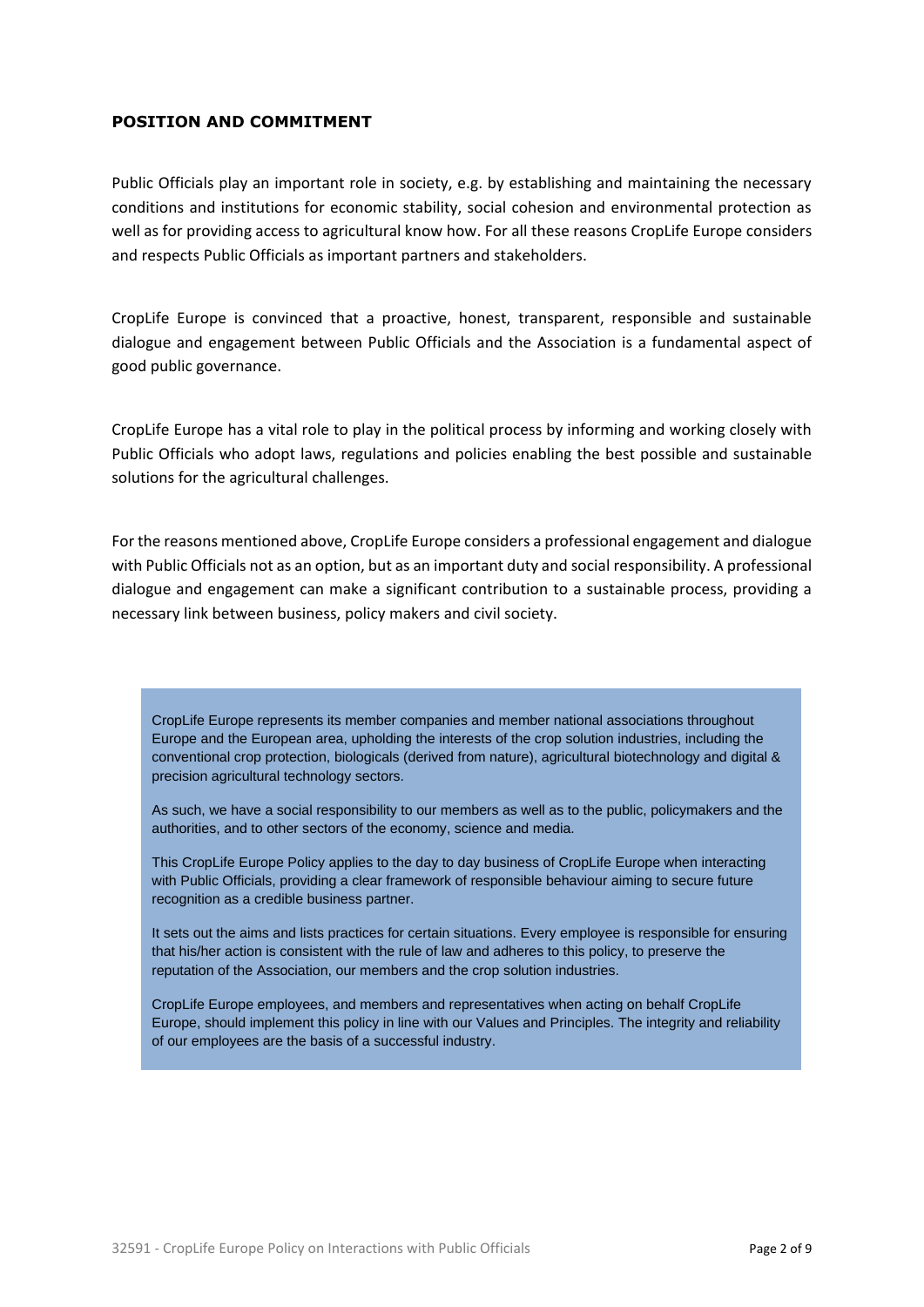# **PURPOSE OF POLICY**

The purpose of this Policy (hereafter called "Policy") is to set forth the principles and standards which should determine any relationship between CropLife Europe (and its representatives) and Public Officials. By implementing this Policy, CropLife Europe intends to maintain the highest professional standards and act as a trustworthy and legitimate partner for Public Officials.

CropLife Europe expects and requests that CropLife Europe employees, as well as Intermediaries, employees of CropLife Europe members or employees of member national associations acting for or on behalf of CropLife Europe, must fully abide by the provisions contained in this Policy when engaging with Public Officials for or on behalf of CropLife Europe.

#### **1. General Principles**

CropLife Europe will proactively seek dialogue and cooperation with Public Officials, provided such engagement is necessary, appropriate and mutually beneficial to both parties.

CropLife Europe will build its dialogue with Public Officials on its active involvement in and close links to civil society (e.g. CropLife Europe's relationships with agricultural groups, trade associations, nongovernmental organizations).

In its interactions with Public Officials, CropLife Europe is committed to honesty and integrity, adopting a transparent and responsible behaviour, respecting all applicable local, national and international laws, in matter of anti-bribery and corruption, as well as all relevant CropLife Europe provisions, including, but not limited to, the provisions as set forth in this Policy.

CropLife Europe expects its employees and intermediaries acting for or on behalf of CropLife Europe to act with proper business integrity in all interactions with Public Officials.

The use of improper influence or attempt to improperly influence Public Officials by CropLife Europe employees and Intermediaries is strictly prohibited; CropLife Europe will not tolerate any unacceptable practice(s).

#### **2. Legal Framework**

#### **2.1 National & International Conventions**

International conventions dealing with anti-bribery and corruption measures such as the OECD "Convention on Combating Bribery of Foreign Public Officials in International Business Transactions" as well as the "Convention against Corruption" of the UN do not have a direct normative impact. The nations that have ratified the conventions have to implement the provisions in their national laws and hence this affects the CropLife Europe member companies and CropLife Europe as well.

As an example, in the UK, the UK Bribery Act regulates, beyond the scope of the international conventions, the liability of a Company and the individual liability of their directors and officers in the matter of public and private bribery. Remarkable is also the large extraterritorial reach abroad of this legislation as it has been described at its entry into force in July 2011.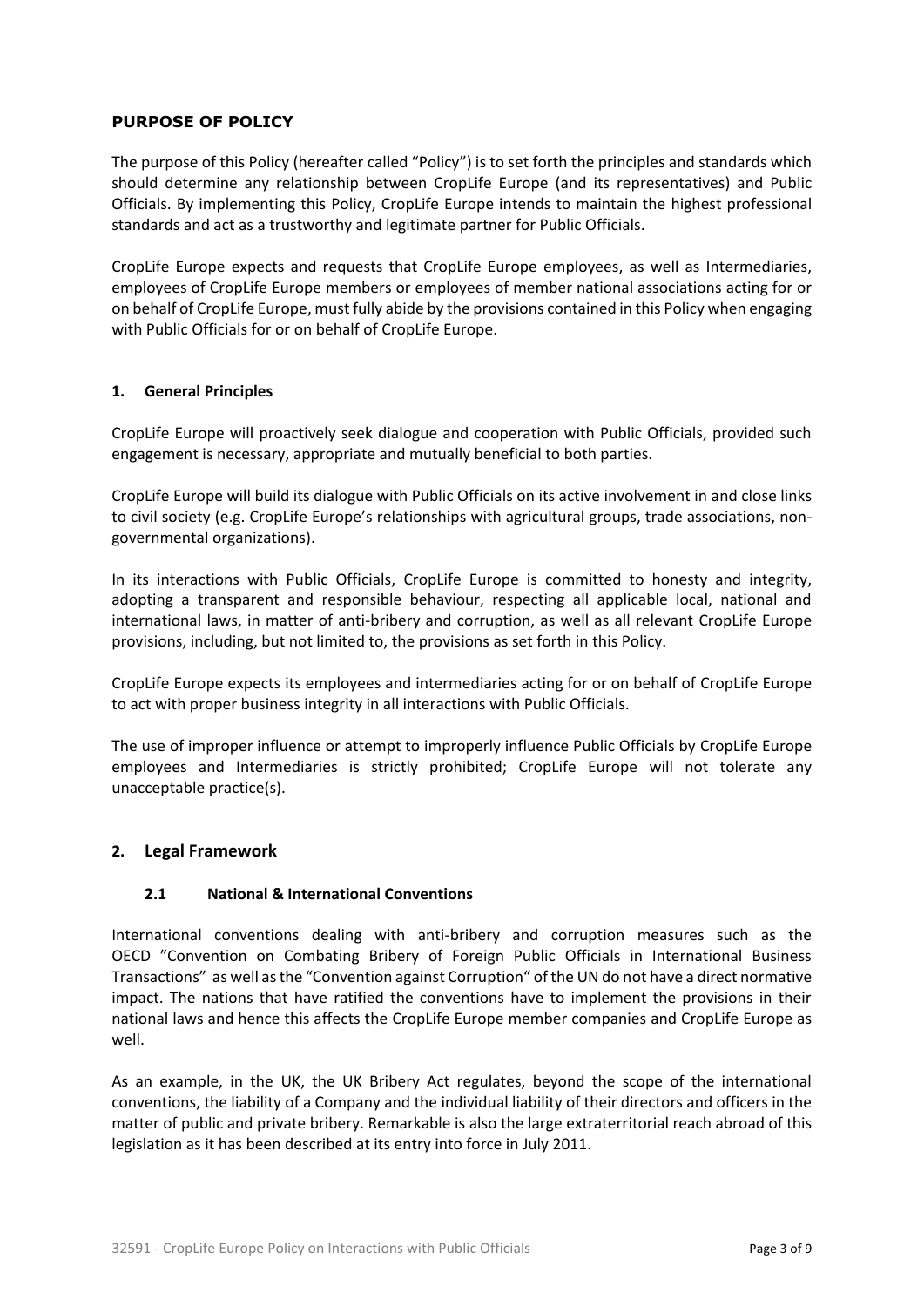Belgium implemented the UN "Convention against Corruption" in its national legislation in 2007. Furthermore, pursuant to the law of 10 February 1999, implementing the abovementioned OECD Convention, the Belgian criminal code was amended to sanction both passive and active bribery, whereby "*bribery*" is understood to mean "*accepting and/or granting any offer, promise or benefit of any nature whatsoever*". Similar to the UK, Belgian anti-bribery law may have an extraterritorial reach.

Finally, an anti-corruption policy has been implemented at EU level. The EU anti-corruption policy comprises *inter alia* the [Convention on fighting corruption involving officials of the EU or officials of](http://eur-lex.europa.eu/legal-content/EN/ALL/?uri=CELEX:41997A0625(01))  [Member States](http://eur-lex.europa.eu/legal-content/EN/ALL/?uri=CELEX:41997A0625(01))<sup>1</sup> and a Council Decision on combating corruption in the private sector aiming to criminalize both active and passive bribery<sup>2</sup>. The European Commission has also adopted a Communication on fighting corruption in the EU (COM(2011) 308 final) and a Decision establishing an EU anti-corruption reporting mechanism (C(2011) 3673 final). The UN "Convention against Corruption" was approved on behalf of the EU by Council Decision of 25 September 2008 on the conclusion, on behalf of the European Community, of the United Nations Convention against Corruption (2008/801/EC).

# **2.2 EU Transparency Register**

The EUROPA Transparency Register was set up and is operated by the European Parliament and the European Commission. CropLife Europe is a registrant and adheres to its Code of Conduct which stipulates:

In their relations with the EU institutions and their Members, officials and other staff, registrants shall: a. always identify themselves by name and by the entity or entities they work for or represent; declare the interests, objectives or aims promoted and, where applicable, specify the clients or members whom they represent;

b. not obtain or try to obtain information, or any decision, dishonestly, or by use of undue pressure or inappropriate behaviour;

c. not claim any formal relationship with the European Union or any of its institutions in their dealings with third parties, or misrepresent the effect of registration in such a way as to mislead third parties or officials or other staff of the European Union, or use the logos of EU institutions without express authorisation;

d. ensure that, to the best of their knowledge, information, which they provide upon registration, and subsequently in the framework of their activities covered by the Register, is complete, up-to-date and not misleading; accept that all information provided is subject to review and agree to co-operate with administrative requests for complementary information and updates;

e. not sell to third parties copies of documents obtained from any EU institution;

f. in general, respect, and avoid any obstruction to the implementation and application of, all rules, codes and good governance practices established by EU institutions;

g. not induce Members of the EU institutions, officials or other staff of the EU, or assistants or trainees of those Members, to contravene the rules and standards of behaviour applicable to them;

h. if employing former officials or other staff of the EU or assistants or trainees of Members of the EU institutions, respect the obligation of such employees to abide by the rules and confidentiality requirements which apply to them;

<sup>&</sup>lt;sup>1</sup> Convention drawn up on the basis of Article K.3 (2) (c) of the Treaty on European Union on the fight against corruption involving officials of the European Communities or officials of Member States of the European Union, OJEU C 195, 25.6.1997, p. 2–11.

 $^2$  Council Framework Decision 2003/568 of 22 July 2003 on combating corruption in the private sector, OJEU, L 192, 31.7.2003, p. 54.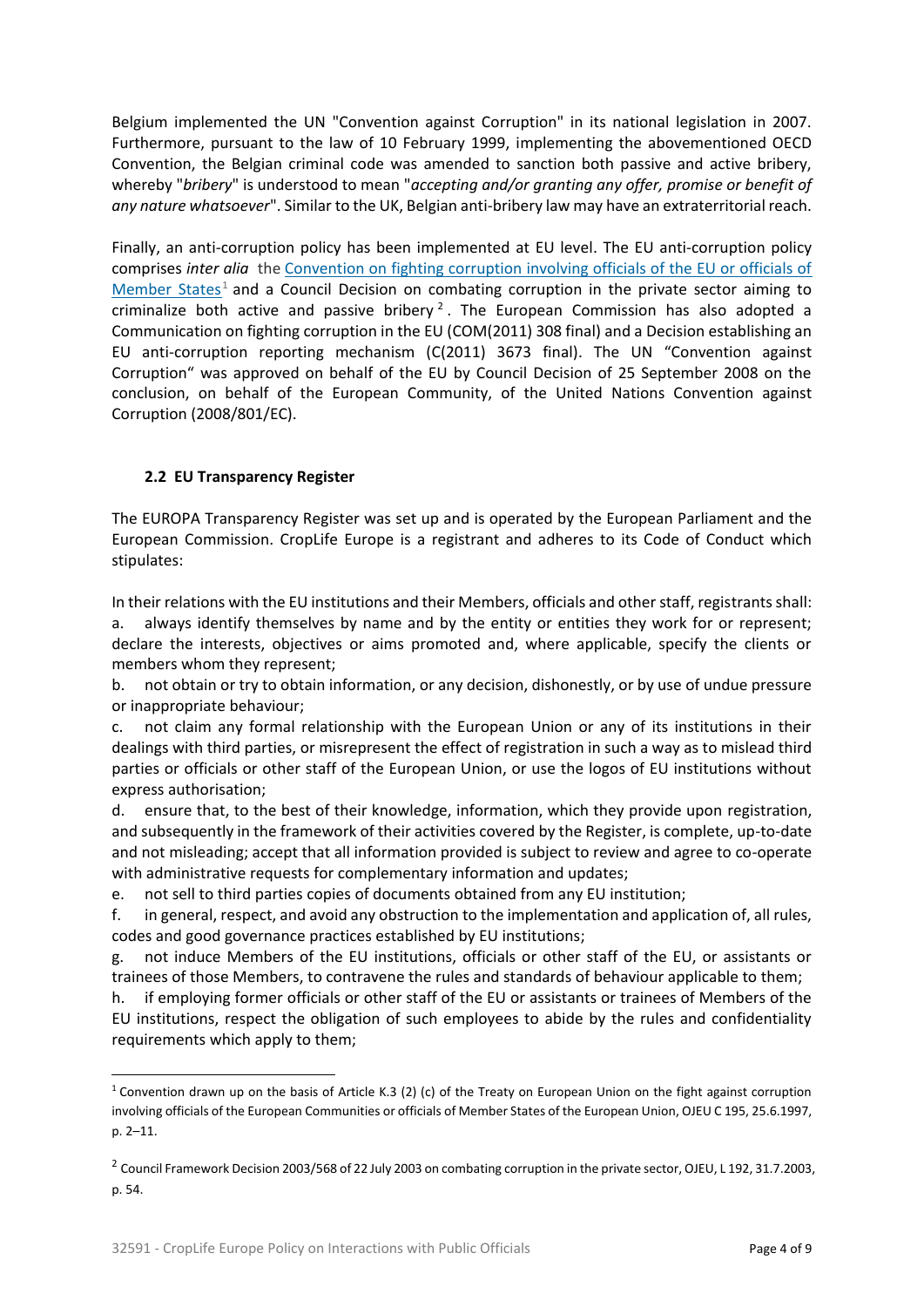i. obtain the prior consent of the Member or Members of the European Parliament concerned as regards any contractual relationship with, or employment of, any individual within a Member's designated entourage;

j. observe any rules laid down on the rights and responsibilities of former Members of the European Parliament and the European Commission;

k. inform whomever they represent of their obligations towards the EU institutions;

Individuals representing or working for entities which have registered with the European Parliament with a view to being issued with a personal, non-transferable badge affording access to the European Parliament's premises shall:

l. ensure that they wear the access pass visibly at all times in European Parliament premises;

m. comply strictly with the relevant European Parliament Rules of Procedure;;

n. accept that any decision on a request for access to the European Parliament's premises is the sole prerogative of the Parliament and that registration shall not confer an automatic entitlement to an access pass.

## **3. Interaction with Public Officials**

#### **3.1 Gifts and other advantages**

At CropLife Europe part of our commitment to acting as a trustworthy Association means not seeking any improper advantage that can be obtained by providing gifts or entertainment.

CropLife Europe employees or Intermediaries will not provide any gift that could be perceived as an attempt by CropLife Europe to improperly influence the recipient.

Therefore, the granting of gifts or any other advantages of low value by an CropLife Europe employee or Intermediaries acting for or on behalf of CropLife Europe to Public Officials should be exceptional and should follow the steps described below:

- it is allowed by applicable national laws
- it is allowed by the internal guidelines of the public authority
- it is in conformity with local custom
- it is appropriate, in good taste and judgement
- the value of the gift or advantage is so low that it does not raise any question of an obligation on the part of the recipient, and
- it is properly registered in CropLife Europe's books.

Offering, granting, demanding or accepting of cash or cash equivalent (e.g. vouchers) is always inacceptable.

#### **3.2 Meals, travel and Accommodation**

Appropriate compensation such as reasonable and documented costs associated with meals, travel and accommodation incurred by Public Officials for an active participation at the request of CropLife Europe such as giving a presentation or participating in a panel discussion or otherwise incurred directly as consequence of a partnership with CropLife Europe, can be considered, provided such compensation is in compliance with applicable laws and regulations and with local custom, is allowed by the internal guidelines of the public authority, could not be perceived as an attempt by CropLife Europe to improperly influence the Public Official and does not raise any question of an obligation on the part of the Public Official.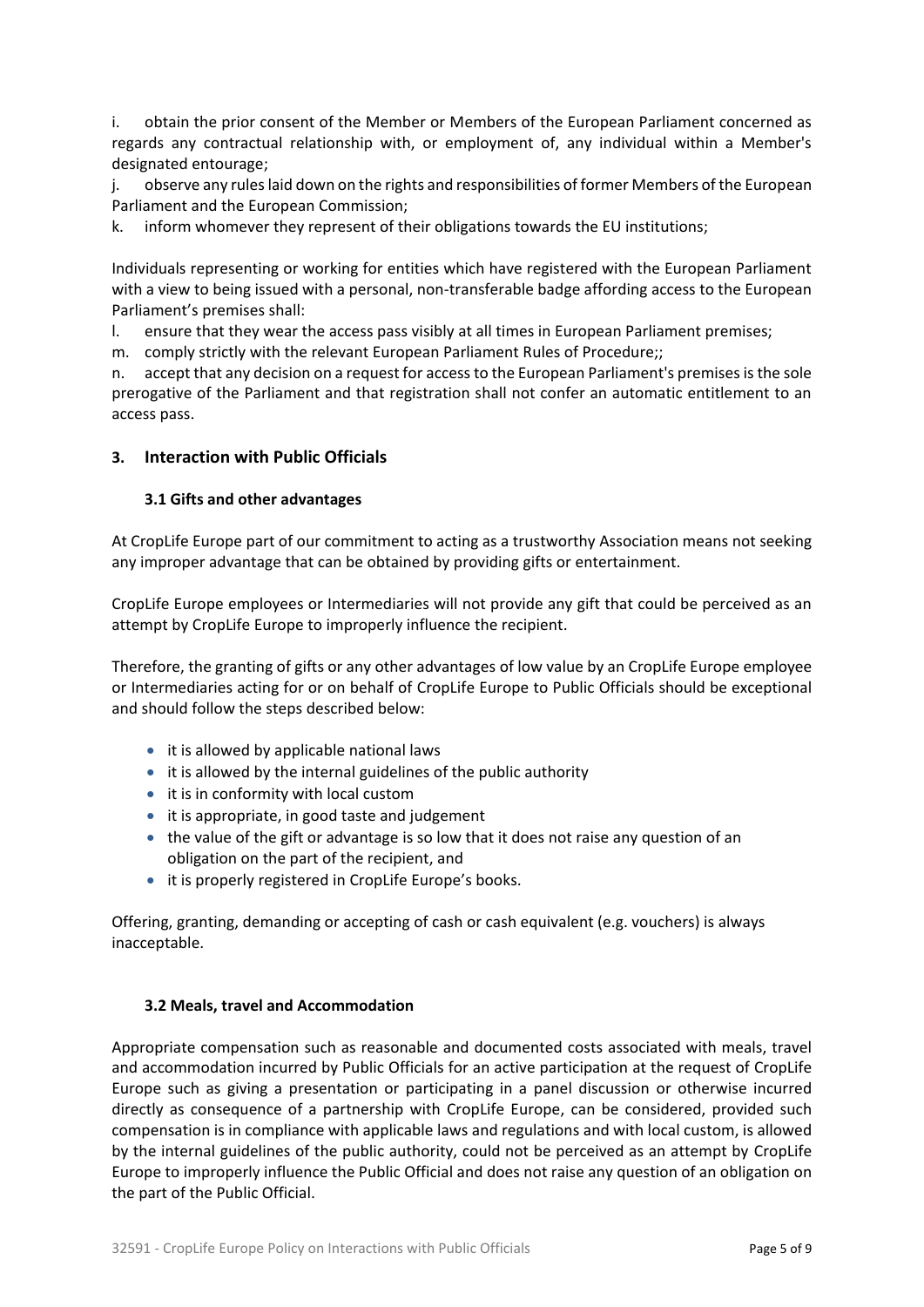Visa invitations will only be provided for the sole occasion of a business meeting or conference and will not be granted for any private visit or trip.

An audit trail on invitations made, occasions, participants and amounts paid has to be kept.

## **4. Transparency and Openness**

CropLife Europe employees or Intermediaries acting for or on behalf of CropLife Europe shall always identify themselves openly and correctly as representing CropLife Europe and their specific function.

CropLife Europe employees shall not misrepresent their status or the nature of their inquiries to Public Officials nor shall they create any false impression in relation thereto.

Interaction with Public Officials on behalf of CropLife Europe should always take place in an open, transparent and non-discriminatory manner and in full compliance with all applicable rules, including this Policy and the applicable competition laws.

## **5. Respect and Independence**

CropLife Europe fully respects the independence and impartiality of Public Officials in the performance of their functions. CropLife Europe considers such respectful behaviour as the precondition for any professional dialogue and collaboration.

Any abuse of an official position should be avoided by all parties involved. Any collaboration should be based on the understanding that both parties should be considered of equal importance.

CropLife Europe remains independent of any political affiliation, in particular CropLife Europe is not associated with any specific political parties, candidates or platforms.

# **6. Confidentiality**

In any interaction with Public Officials, CropLife Europe employees or any Intermediaries acting on behalf of CropLife Europe shall not disclose any Confidential Information given to them in the course of their activities for CropLife Europe, provided they are not forced by law to disclose any specific Confidential Information.

When and where specific rules, standards or conventions govern the receipt, distribution and release of any documentation developed by Public Officials, CropLife Europe employees must comply with any corresponding applicable rules, standards or conventions. This refers to formal contracts as well as oral agreements or unwritten conventions in a given political environment.

# **7. Employment of former Public Officials**

Former Public Officials (e.g. persons resigning or retiring from government office, public service or any other elected political positions) may only be hired and employed by CropLife Europe in conformity with the rules of the institutions they previously served.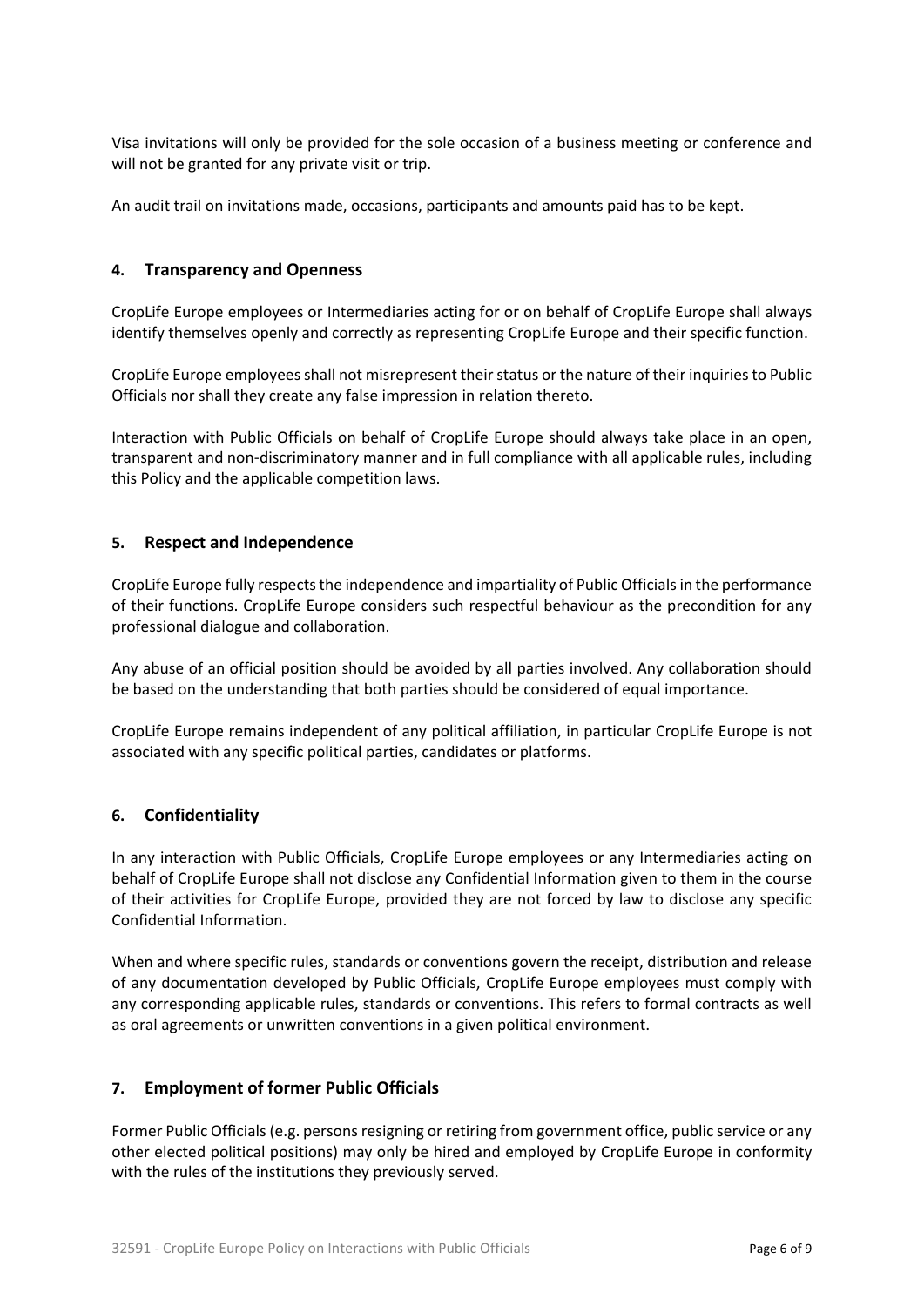Prior consultation of and clearance by CropLife Europe's Finance and Personnel Committee is required before any discussion of potential employment opportunities with Public Officials are started.

# **8. Implementation**

CropLife Europe employees as well as Intermediaries, employees of CropLife Europe members or employees of member national associations acting for or on behalf of CropLife Europe, are directly responsible for applying the provisions of this Policy.

The CropLife Europe Director General is responsible to instruct the CropLife Europe employees as well as those working for or on behalf of CropLife Europe.

Violations of this Policy are not tolerated; immediate remedial action(s) and appropriate internal sanction(s) shall be executed in each individual case and must be reported to CropLife Europe's Director General.

CropLife Europe will regularly assess the terms and conditions that determine appropriate behaviour in engagements with Public Officials and review this Policy as required from time to time.

## **9. Entry into Force**

This Policy was approved by ECPA's General Assembly 14 November 2012 and enters into force with immediate effect. This policy is updated to the new association name CropLife Europe and put to the General Assembly vote of 25<sup>th</sup> June 2020 for effect as of 1 January 2021.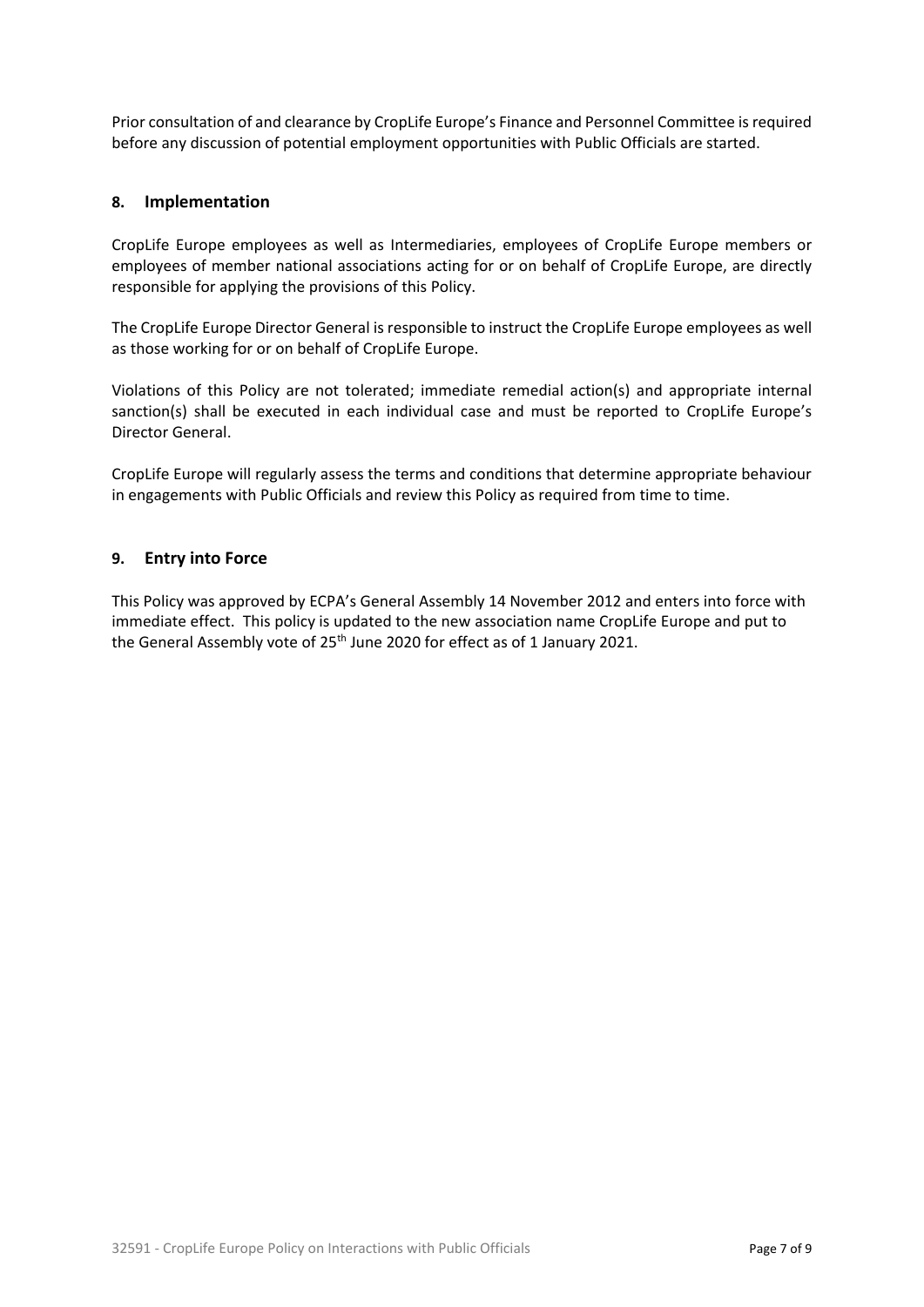# ANNEX

# **10. Glossary**

| <b>Term</b>                               | <b>Definition</b>                                                                                                                                     |
|-------------------------------------------|-------------------------------------------------------------------------------------------------------------------------------------------------------|
| <b>Public Official</b>                    | A public official may include, but is not limited to:                                                                                                 |
|                                           | any person working for the EU institutions;                                                                                                           |
|                                           | any person holding an office or working for or on behalf of a government entity at any<br>level;                                                      |
|                                           | any person working for a government controlled enterprise, a public national or<br>international organization;                                        |
|                                           | any person performing a public function or a public service;                                                                                          |
|                                           | any person considered a public official under local law or:                                                                                           |
|                                           | Family members of any person falling under one of of the above mentioned categories.                                                                  |
| <b>Family member</b>                      | Family members include blood relatives, spouses, partners or other persons with whom a Public<br>Official has a similarly close relationship.         |
| <b>Intermediaries</b>                     | An intermediary may be any business associate who engages in business on behalf of CropLife<br>Europe, including but not limited to:                  |
|                                           | agents                                                                                                                                                |
|                                           | consultants                                                                                                                                           |
|                                           | public affairs agencies                                                                                                                               |
|                                           | public relations agencies                                                                                                                             |
|                                           | lobbyists                                                                                                                                             |
|                                           | management advisors,                                                                                                                                  |
|                                           | service providers.                                                                                                                                    |
| <b>Third party</b>                        | Third parties are persons who are not related to CropLife Europe, such as customers, suppliers,<br>cooperation partners, which are no Intermediaries. |
| Improper<br>advantage                     | An improper advantage may include, but is not limited to:                                                                                             |
|                                           | any improper influence of action or omission (e.g. in order to receive changes in law<br>without meeting the requirements); or                        |
|                                           | any improper influence of a decision (e.g. on whether to support or reject a new law).                                                                |
| <b>Confidential</b><br><b>Information</b> | "Confidential Information" means any non-public information of a disclosing Party including but<br>not limited to:                                    |
|                                           | business methods<br>business plans                                                                                                                    |